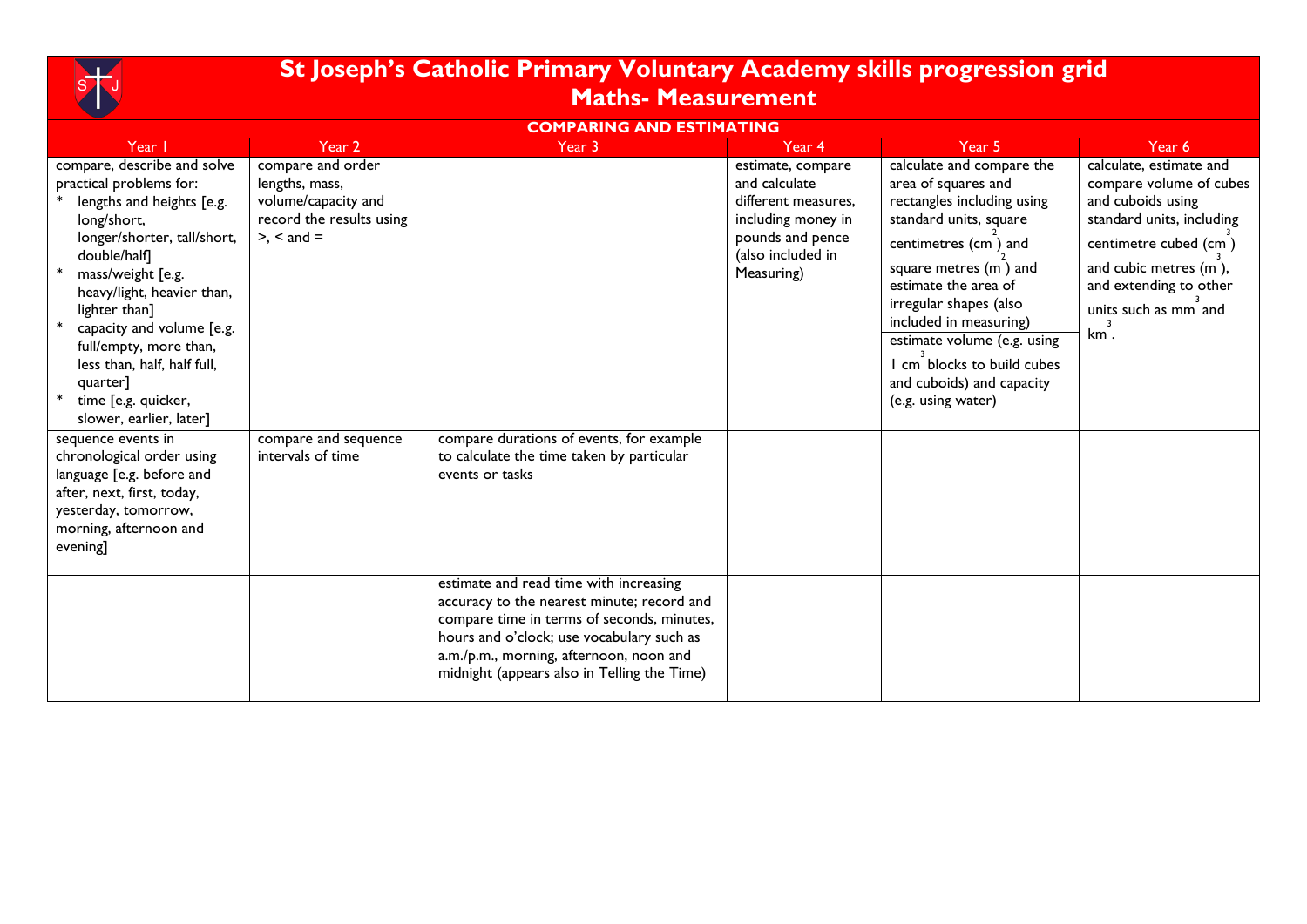| <b>MEASURING and CALCULATING</b>                                                                                                                |                                                                                                                                                                                                                                                                                          |                                                                                                           |                                                                                                                                       |                                                                                                                                                         |                                                                                                                                                                                                 |  |
|-------------------------------------------------------------------------------------------------------------------------------------------------|------------------------------------------------------------------------------------------------------------------------------------------------------------------------------------------------------------------------------------------------------------------------------------------|-----------------------------------------------------------------------------------------------------------|---------------------------------------------------------------------------------------------------------------------------------------|---------------------------------------------------------------------------------------------------------------------------------------------------------|-------------------------------------------------------------------------------------------------------------------------------------------------------------------------------------------------|--|
| Year I                                                                                                                                          | Year 2                                                                                                                                                                                                                                                                                   | Year 3                                                                                                    | Year 4                                                                                                                                | Year 5                                                                                                                                                  | Year 6                                                                                                                                                                                          |  |
| measure and begin to record<br>the following:<br>lengths and heights<br>mass/weight<br>capacity and volume<br>time (hours, minutes,<br>seconds) | choose and use appropriate<br>standard units to estimate and<br>measure length/height in any<br>direction (m/cm); mass (kg/g);<br>temperature $(^{\circ}C)$ ; capacity<br>(litres/ml) to the nearest<br>appropriate unit, using rulers, scales,<br>thermometers and measuring<br>vessels | measure, compare, add<br>and subtract: lengths<br>$(m/cm/mm)$ ; mass $(kg/g)$ ;<br>volume/capacity (I/ml) | estimate, compare and<br>calculate different<br>measures, including<br>money in pounds and<br>pence<br>(appears also in<br>Comparing) | use all four operations to<br>solve problems involving<br>measure (e.g. length, mass,<br>volume, money) using<br>decimal notation including<br>scaling. | solve problems involving the<br>calculation and conversion of<br>units of measure, using<br>decimal notation up to three<br>decimal places where<br>appropriate<br>(appears also in Converting) |  |
|                                                                                                                                                 |                                                                                                                                                                                                                                                                                          | measure the perimeter<br>of simple 2-D shapes                                                             | measure and calculate<br>the <b>perimeter</b> of a<br>rectilinear figure<br>(including squares) in<br>centimetres and metres          | measure and calculate the<br>perimeter of composite<br>rectilinear shapes in<br>centimetres and metres                                                  | recognise that shapes with<br>the same areas can have<br>different perimeters and<br>vice versa                                                                                                 |  |

| <b>MEASURING and CALCULATING</b> |                                      |                           |                       |                            |                              |  |
|----------------------------------|--------------------------------------|---------------------------|-----------------------|----------------------------|------------------------------|--|
| Year I                           | Year 2                               | Year 3                    | Year 4                | Year 5                     | Year 6                       |  |
| recognise and know the           | recognise and use symbols for        | add and subtract amounts  |                       |                            |                              |  |
| value of different               | pounds $(f)$ and pence $(p)$ ;       | of money to give change,  |                       |                            |                              |  |
| denominations of coins and       | combine amounts to make a            | using both $E$ and $p$ in |                       |                            |                              |  |
| notes                            | particular value                     | practical contexts        |                       |                            |                              |  |
|                                  |                                      |                           |                       |                            |                              |  |
|                                  | find different combinations of coins |                           |                       |                            |                              |  |
|                                  | that equal the same amounts of       |                           |                       |                            |                              |  |
|                                  | money                                |                           |                       |                            |                              |  |
|                                  |                                      |                           |                       |                            |                              |  |
|                                  | solve simple problems in a           |                           |                       |                            |                              |  |
|                                  | practical context involving addition |                           |                       |                            |                              |  |
|                                  | and subtraction of money of the      |                           |                       |                            |                              |  |
|                                  | same unit, including giving change   |                           |                       |                            |                              |  |
|                                  |                                      |                           |                       |                            |                              |  |
|                                  |                                      |                           | find the area of      | calculate and compare the  | calculate the area of        |  |
|                                  |                                      |                           | rectilinear shapes by | area of squares and        | parallelograms and triangles |  |
|                                  |                                      |                           | counting squares      | rectangles including using |                              |  |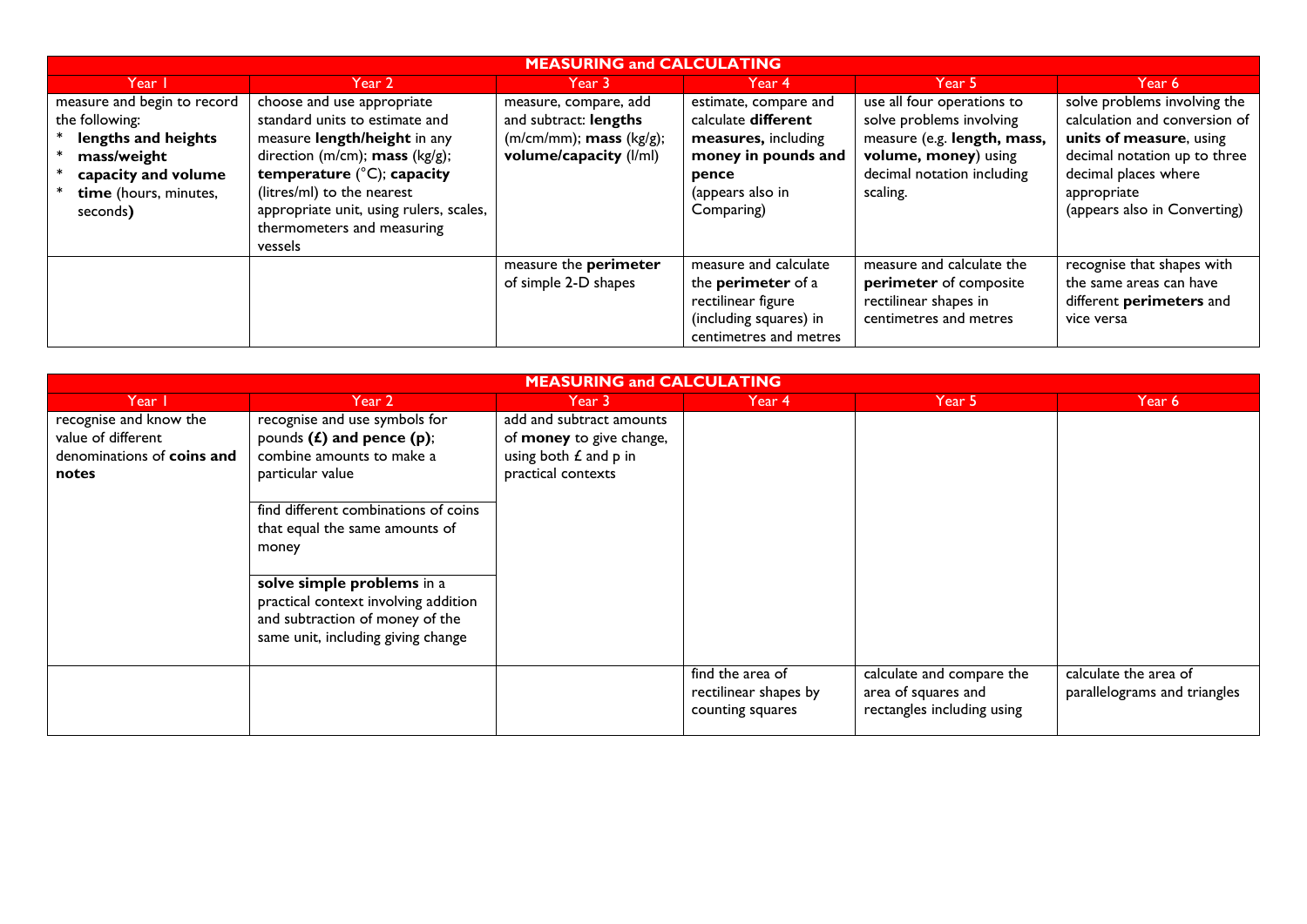|  | standard units, square<br>centimetres (cm) and square<br>metres (m) and estimate the<br>area of irregular shapes<br>recognise and use square<br>numbers and cube numbers,<br>and the notation for squared<br>) and cubed ( ) | calculate, estimate and<br>compare volume of cubes<br>and cuboids using standard<br>units, including cubic<br>centimetres (cm) and cubic<br>metres $(m)$ , and extending<br>to other units [e.g. mm and<br>km ]. |
|--|------------------------------------------------------------------------------------------------------------------------------------------------------------------------------------------------------------------------------|------------------------------------------------------------------------------------------------------------------------------------------------------------------------------------------------------------------|
|  | (copied from Multiplication<br>and Division)                                                                                                                                                                                 | recognise when it is possible<br>to use formulae for area and<br>volume of shapes                                                                                                                                |

| <b>TELLING THE TIME</b>       |                                 |                               |                              |                             |        |  |
|-------------------------------|---------------------------------|-------------------------------|------------------------------|-----------------------------|--------|--|
| Year I                        | Year 2                          | Year 3                        | Year 4                       | Year 5                      | Year 6 |  |
| tell the time to the hour and | tell and write the time to five | tell and write the time from  | read, write and convert time |                             |        |  |
| half past the hour and draw   | minutes, including quarter      | an analogue clock, including  | between analogue and digital |                             |        |  |
| the hands on a clock face to  | past/to the hour and draw       | using Roman numerals from I   | 12 and 24-hour clocks        |                             |        |  |
| show these times.             | the hands on a clock face to    | to XII, and 12-hour and 24-   | (appears also in Converting) |                             |        |  |
|                               | show these times.               | hour clocks                   |                              |                             |        |  |
| recognise and use language    | know the number of minutes      | estimate and read             |                              |                             |        |  |
| relating to dates, including  | in an hour and the number       | time with increasing accuracy |                              |                             |        |  |
| days of the week, weeks,      | of hours in a day.              | to the nearest minute;        |                              |                             |        |  |
| months and years              | (appears also in Converting)    | record and compare time in    |                              |                             |        |  |
|                               |                                 | terms of seconds, minutes,    |                              |                             |        |  |
|                               |                                 | hours and o'clock; use        |                              |                             |        |  |
|                               |                                 | vocabulary such as a.m./p.m., |                              |                             |        |  |
|                               |                                 | morning, afternoon, noon      |                              |                             |        |  |
|                               |                                 | and midnight                  |                              |                             |        |  |
|                               |                                 | (appears also in Comparing    |                              |                             |        |  |
|                               |                                 | and Estimating)               |                              |                             |        |  |
|                               |                                 |                               | solve problems involving     | solve problems involving    |        |  |
|                               |                                 |                               | converting from hours to     | converting between units of |        |  |
|                               |                                 |                               | minutes; minutes to seconds; | time                        |        |  |
|                               |                                 |                               | years to months; weeks to    |                             |        |  |
|                               |                                 |                               | days                         |                             |        |  |
|                               |                                 |                               | (appears also in Converting) |                             |        |  |